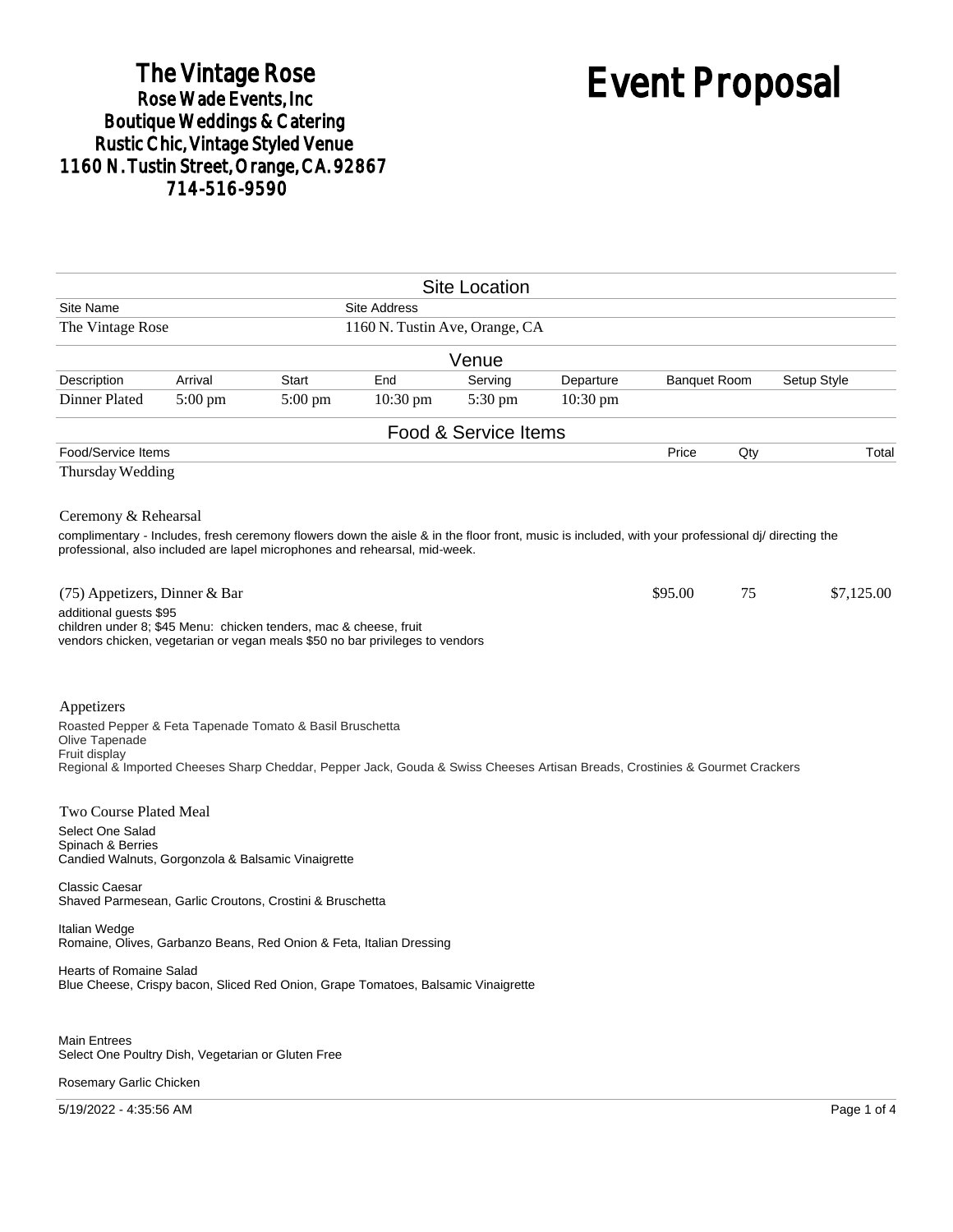#### Grilled with Garlic & Lemon Beurre Blanc

Chicken Breast Marsala Wild Mushroom in Marsala Wine Sauce

Parmesan Crusted Chicken Tuscan Tomatoes with Asiago Cream

Cilantro Chicken In Chipotle Cream Sauce

Honey Baked Chicken In Lemon Zest & Herbs

Select two Accompaniments

Wild Rice Pilaf Mushroom Risotto Penne Pasta alla Vodka Garlic Mashed Parsley French Potatoes Glazed Baby Carrots Vegetable Ratatouille - Summer Vegetables

#### 4 hr Full Hosted Bar

Beer: Coors Light, Bud Light Stella Artois, , Shocktop, Heineken, Fat Tire, Sam Adams, Blue Moon, Sierra Nevada, Pacifico, Dos XX, Corona, Lagunitas IPA, On Tap: Kolsh, Stella, Elysian Space, Mango Cart, Uno Mas, Wolf Pup IPA some of the beers on tap change by season O'Douls on request

Wine: Sonoma County house wines, Merlot, Cabernet Savignon, Pinot Noir, White Zinfandel, Chardonnay & Pinot Grigio, Sparkling Wine and Apple Cider Pink Champagne & Champagne

Mixed Drinks: Jack & Coke, Seven/Seven, Lime Margarita, Rum & Coke, Jameson Ginger, Gin & Tonic, Vodka Soda, Madori Sour, Mimosa, Baileys & Coffee, Screwdriver, Tequila Sunrise, Vodka Cranberry, Captain & Coke, Malibu Pinneaple

Mocktail Bar (non-alcoholic drinks)

Sparkling Cider Roy Rogers Shirley Temple Orange Spritzer Orange Juice Cranberry Juice Coke, Diet Coke, Sprite

#### Champagne Wall

Our amazing bar starts at the awesome champagne wall!! Beautiful display of champagne, pink Champagne, White Wine, Rosé, Red Wine & a beautiful OMBRÉ look

Champagne/Cider Toast

Donut Wall & Donuts

5/19/2022 - 4:35:56 AM Page 2 of 4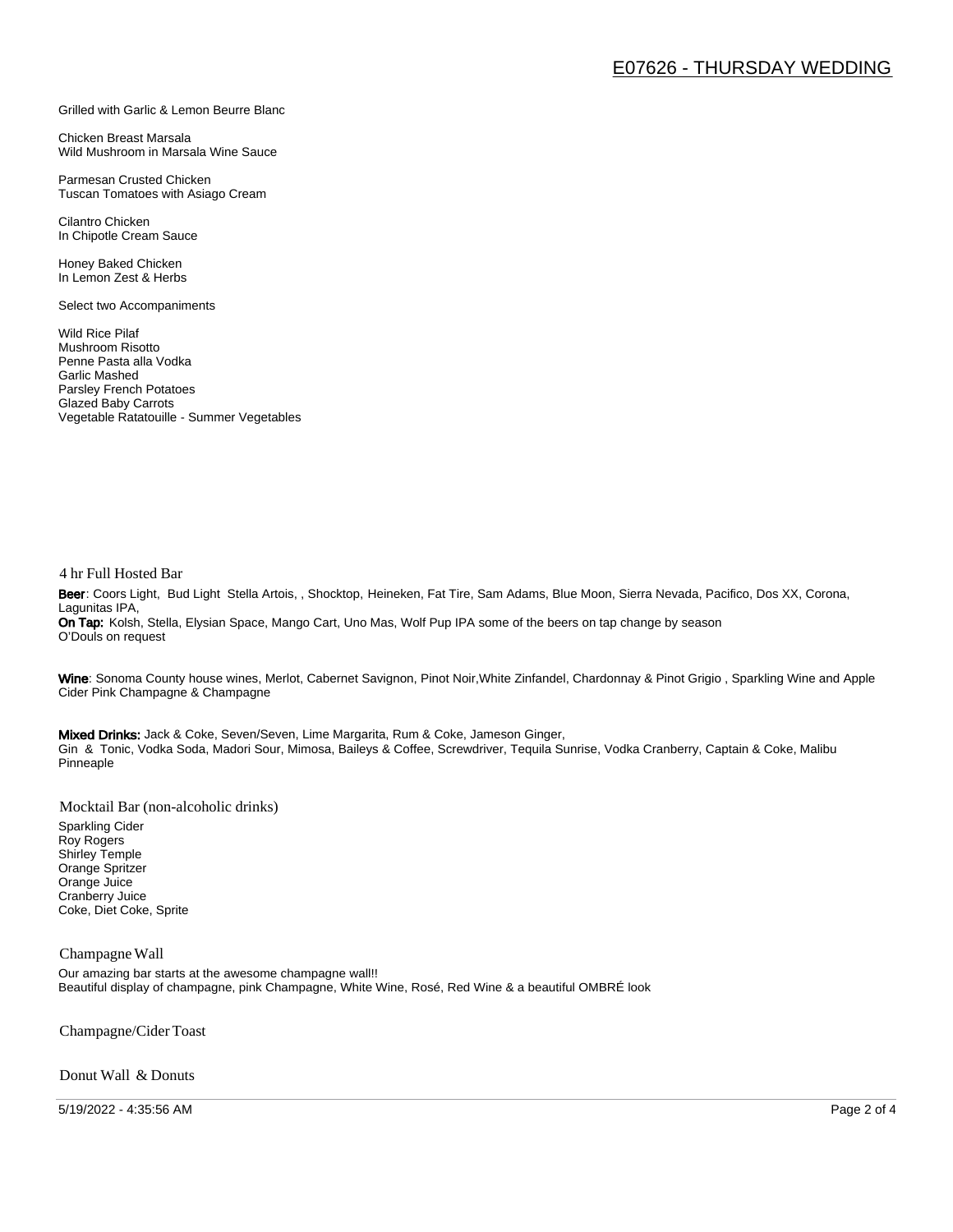Coffee & Hot Tea

#### Water & Tropical Ice Tea

#### China, Flatware & Stemware

To style your tables, your choice of: Classic White China, Gold, or Silver Flatware option Water Goblet in Clear, Pink, Navy Blue, Vintage, Blue or Clear Mason Jar Champagne Glasses, Wine Glasses & Bar ware Chargers

Runners & Napkins choice of available

Reception Tables

Reception Chairs

Sign In Table

Escort Card Boards

Table Numbers

#### DJ & MC

Exclusive D.J./M.C. Personalized Music Meetings & Tailored Made Selection to meet your event needs Surround Sound & Microphones

Digital Photo Booth - Included

Complimentary Cake Cutting

Professional Event Staff & Bartenders

Fresh Flowers Fresh Array of white seasonal flowers & greenery

#### Month of Wedding Coordination

Coordinator will coordinate efforts with all vendors contracted for wedding. Coordinator will work closely with all vendors, D.J., Photographer, Coordinator will make a detailed wedding day schedule/ timeline with the wedding couple for the rehearsal, ceremony and reception and all vendors arrival & departure times. Vendors will receive a copy and explanation of final plan one week prior to the wedding date.

Will serve as the point person for every vendor. She directs the event from start to finish.

Will make sure set-up/décor for ceremony and reception is according to bride's specifications the day of the wedding.

.Supervision of reception events, such as cake cutting, (working with photographer, D.J., Caterers) to cut the cake, throw the garter/bouquet and ease couple into dancing so that each event flows smoothly.

Will assure that all guest management is provided including reserved and assigned seating.

Coordinator will organize and instruct processional line-up and space wedding party on aisle accordingly.

Wedding coordinator will instruct ushers on greeting guests and escorting procedures.